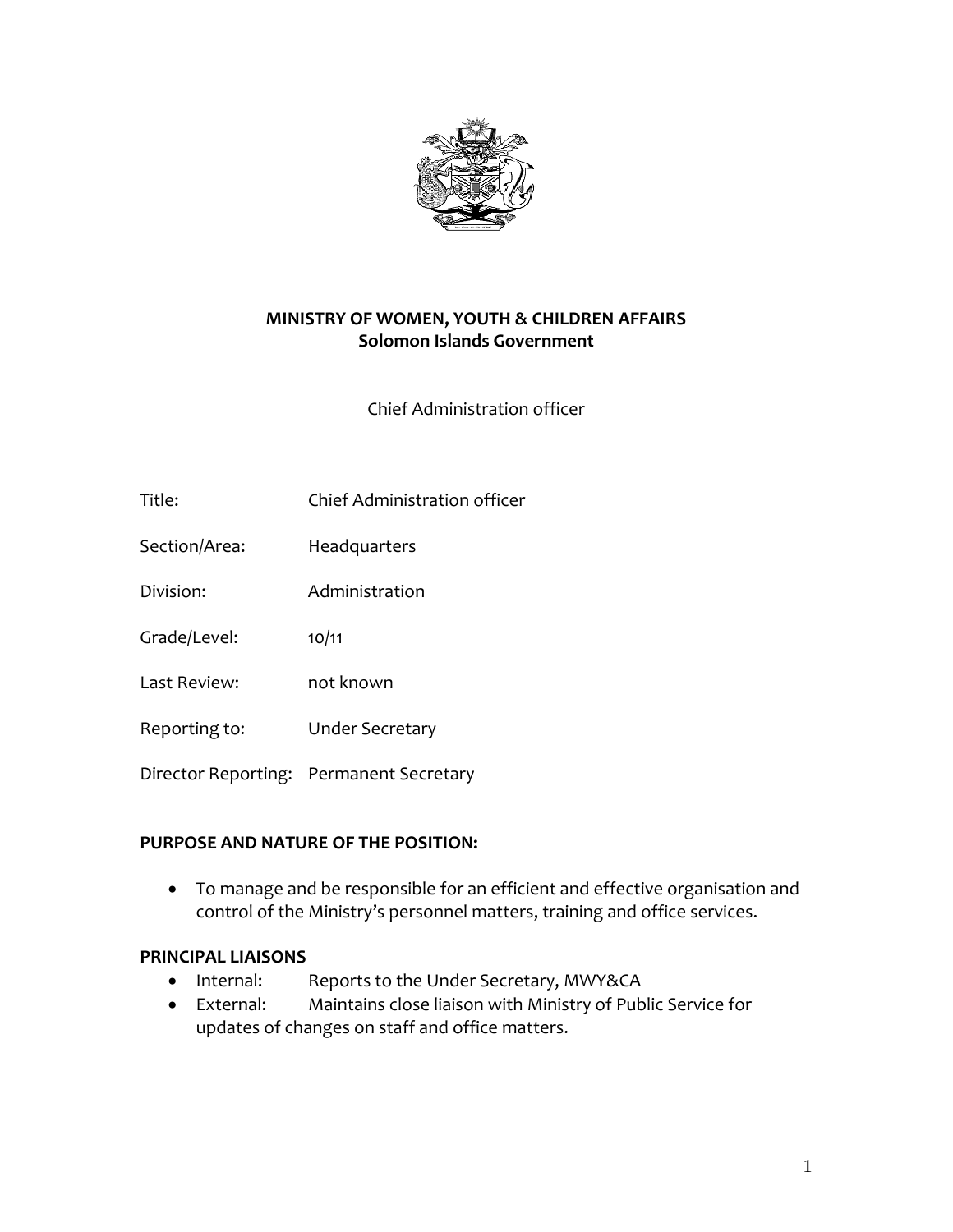# **KEY SELCTION CRITERIA**

#### **1. Qualifications**

| Essential: | Diploma or Degree in Management and or 5 years experience in<br>similar field<br>Typing and/or keyboard skills<br>Personal Computer (PC) skills in the use of MS Office including<br>Word, and Excel |  |
|------------|------------------------------------------------------------------------------------------------------------------------------------------------------------------------------------------------------|--|
| Desirable: | Management in Public Administration and human resource<br>management                                                                                                                                 |  |

# **2. Knowledge and/or experience**

- Performed administrative work in offices or other government departments. Be well versed with the General Order, Stores and Financial instructions.
- Personal computing experience in using a personal computer including word processing and spreadsheets in excel is an advantage.
- Maintained records of file documents.
- Be able to compile biannual or annual reports as and when required.

# **3. Personal competencies**

- **Written communication** ‐ Have a good command of English grammar and spelling.
- **Oral communication** Is able to communicate information in a clear, concise, logical and confident manner.
- **Interpersonal communication** Had an ability to establish good relationships with divisional heads / supervisors, staff, subordinates and management by correctly interpreting both verbal and non-verbal cues. Understands cultural diversity and exhibits tolerance for personal differences.
- **Motivation** is motivated to perform work and complete assigned tasks to meet performance expectations whilst maintaining high level of accuracy.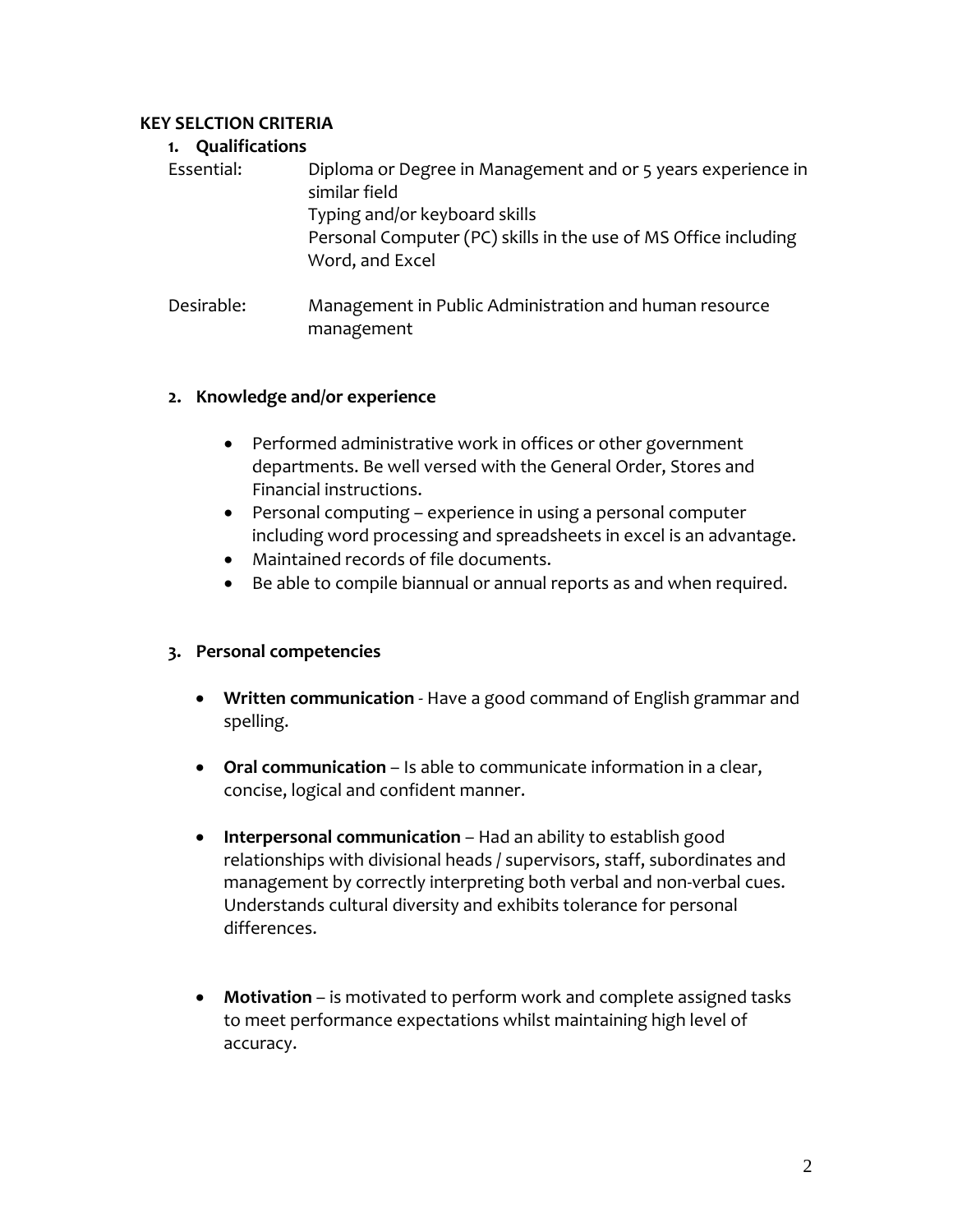- **Teamwork** ‐ Actively participate in team work processes; give input to the team's work. Adapt to new team situations, especially with New Government policies of the ruling Government. Deal with requests/ demands from other ministry departments and functions.
- **Ethical behaviour** ‐ Understands the ethical, private and confidential nature of personal information and acts in an ethical manner.

| Responsibilities                         | Key performance actions                             |
|------------------------------------------|-----------------------------------------------------|
| Staff Establishments/Budgeting           | Prepare in collaboration with the divisional        |
|                                          | heads, US/PS on any changes to the staff            |
|                                          | establishment to reflect the development needs      |
|                                          | of the approved development programmes and          |
|                                          | plans of action before final submission to          |
|                                          | Ministry of Public Service and MoFinance.           |
| Divisional Operational plans Submissions | Ensure all divisional yearly operational plans and  |
|                                          | budgets are submitted in accordance with the        |
|                                          | Ministry's time table.                              |
| Annual leaves and roster                 | Facilitate leaves and travel expense applications   |
|                                          | as per the approved annual leave roster and the     |
|                                          | GO & FI to Ps for approvals                         |
| Disciplinary                             | Ensure matters for disciplinary are brought to the  |
|                                          | attention of the PS and that procedures are         |
|                                          | applicable in all level of staff as per the PSC     |
|                                          | Regulations and General Orders.                     |
| <b>Staff Training</b>                    | Design and implement Staff development plans        |
|                                          | for long term in service and pre-service training   |
|                                          | programmes for both local and overseas to           |
|                                          | reflect staff upgrading, expansion and              |
|                                          | localisation purposes in close liaison with head of |
|                                          | divisions and US                                    |
|                                          | School institutions/Funding Agencies - liaise with  |
|                                          | local and overseas institutions for possible        |
|                                          | placements and funding in collaboration with the    |
|                                          | US for staff according to SDP                       |
| Recruitment                              | Responsible for all recruitments in close           |
|                                          | collaboration with divisional heads and the US      |
|                                          | and the Ministry of Public Service.                 |
| Promotions/ Confirmations                | Responsible for coordination facilitation of all    |
|                                          | promotions and confirmations, acting's and          |
|                                          | increments due for all staff in close collaboration |
|                                          | with divisional heads by issuing appropriate        |